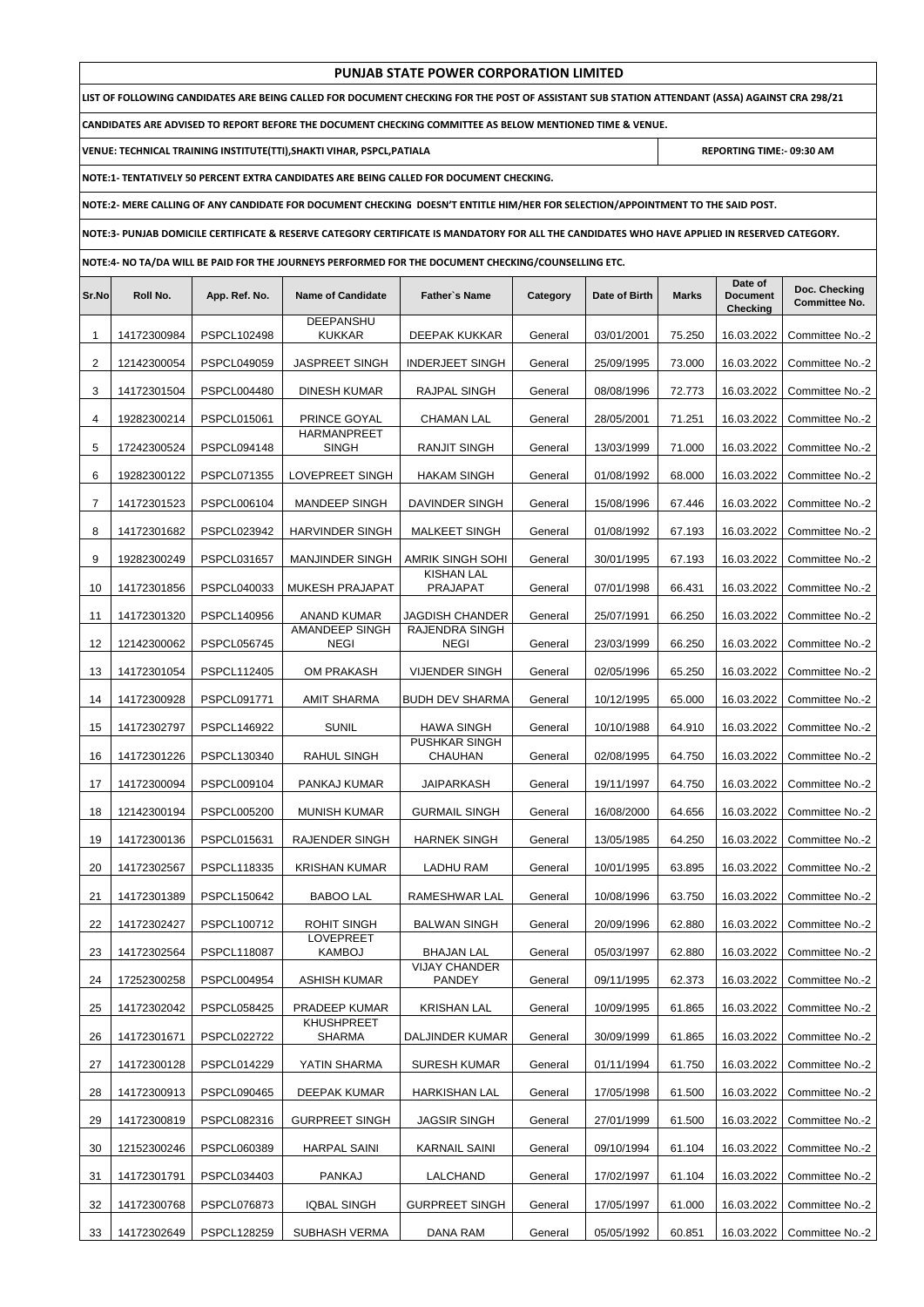| Sr.No | Roll No.    | App. Ref. No. | <b>Name of Candidate</b>            | <b>Father's Name</b>                  | Category | Date of Birth | <b>Marks</b> | Date of<br><b>Document</b><br>Checking | Doc. Checking<br><b>Committee No.</b> |
|-------|-------------|---------------|-------------------------------------|---------------------------------------|----------|---------------|--------------|----------------------------------------|---------------------------------------|
| 34    | 14172301498 | PSPCL003898   | DHEERAJ KUMAR                       | DAULAT RAM                            | General  | 25/08/1997    | 60.851       | 16.03.2022                             | Committee No.-2                       |
| 35    | 19282300142 | PSPCL102194   | <b>MANVIR SINGH PURI</b>            | <b>RAGHBIR SINGH</b><br><b>PURI</b>   | General  | 30/11/1999    | 60.500       | 16.03.2022                             | Committee No.-2                       |
| 36    | 12142300192 | PSPCL001136   | <b>MOHIT KUMAR</b>                  | <b>TARACHAND SAINI</b>                | General  | 28/02/1995    | 60.090       | 16.03.2022                             | Committee No.-2                       |
| 37    | 14172300043 | PSPCL005004   | <b>BHAWANI SHANKAR</b>              | OM PARKASH                            | General  | 02/02/1993    | 59.750       | 16.03.2022                             | Committee No.-2                       |
| 38    | 12142300106 | PSPCL092438   | RAHUL THAKUR                        | <b>VINOD THAKUR</b>                   | General  | 28/12/1993    | 59.750       | 17.03.2022                             | Committee No.-2                       |
| 39    | 12152300180 | PSPCL011583   | <b>DHIRENDER</b>                    | TIRTH RAJ                             | General  | 02/03/1995    | 59.583       | 17.03.2022                             | Committee No.-2                       |
| 40    | 17252300002 | PSPCL000354   | AMANDEEP KAUR                       | <b>DALJIT SINGH</b>                   | General  | 08/01/1993    | 59.250       | 17.03.2022                             | Committee No.-2                       |
| 41    | 14172302307 | PSPCL084338   | RAJINDER SINGH                      | <b>NACHHATTAR</b><br><b>SINGH</b>     | General  | 25/12/1984    | 59.075       | 17.03.2022                             | Committee No.-2                       |
| 42    | 14172301474 | PSPCL002306   | DEVENDER KUMAR<br><b>PRAJAPATI</b>  | SUDARSHAN<br><b>KUMAR</b>             | General  | 20/07/1990    | 58.821       | 17.03.2022                             | Committee No.-2                       |
| 43    | 14172301505 | PSPCL004605   | <b>BABLU</b>                        | DARSHAN SINGH                         | General  | 10/07/1994    | 58.314       | 17.03.2022                             | Committee No.-2                       |
| 44    | 19282300304 | PSPCL074438   | <b>ARSHVEER SINGH</b>               | <b>AMARVIR SINGH</b><br><b>DUGGAL</b> | General  | 17/10/1996    | 58.061       | 17.03.2022                             | Committee No.-2                       |
| 45    | 14172301008 | PSPCL106347   | <b>HAPPY</b>                        | <b>RAM KUMAR</b>                      | General  | 16/01/1994    | 57.750       | 17.03.2022                             | Committee No.-2                       |
| 46    | 14172300007 | PSPCL000501   | <b>VINKAL</b>                       | PREM CHAND                            | General  | 08/07/1995    | 57.750       | 17.03.2022                             | Committee No.-2                       |
| 47    | 14172300159 | PSPCL018582   | <b>ANIL SAINI</b>                   | <b>ISHWAR LAL SAINI</b>               | General  | 15/08/1996    | 57.750       | 17.03.2022                             | Committee No.-2                       |
| 48    | 14172300062 | PSPCL006108   | RAMANDEEP SINGH                     | <b>GURMAIL SINGH</b>                  | General  | 06/12/1996    | 57.750       | 17.03.2022                             | Committee No.-2                       |
| 49    | 14172302478 | PSPCL106411   | ATUL BHARDWAJ                       | RAMPAL SHARMA                         | General  | 01/02/1997    | 57.553       | 17.03.2022                             | Committee No.-2                       |
| 50    | 14172300978 | PSPCL101421   | <b>CHANDER KANT</b>                 | <b>DALIP KUMAR</b>                    | General  | 30/01/1993    | 57.500       | 17.03.2022                             | Committee No.-2                       |
| 51    | 12142300027 | PSPCL029135   | DEEPAK YADAV                        | RAKESH YADAV                          | General  | 12/09/1997    | 57.500       | 17.03.2022                             | Committee No.-2                       |
| 52    | 14172302622 | PSPCL124501   | <b>HEM SINGH</b>                    | <b>AJMER SINGH</b>                    | General  | 09/07/1994    | 57.300       | 17.03.2022                             | Committee No.-2                       |
| 53    | 12152300187 | PSPCL018060   | HIMANSHU SHARMA                     | RAJ KUMAR                             | General  | 07/01/1995    | 57.046       | 17.03.2022                             | Committee No.-2                       |
| 54    | 12142300272 | PSPCL070953   | <b>VIKESH SHARMA</b>                | RAJINDRA SHARMA                       | General  | 21/10/1995    | 57.046       | 17.03.2022                             | Committee No.-2                       |
| 55    | 14172300944 | PSPCL096030   | SATINDERPAL<br><b>SINGH</b>         | <b>SUKHDARSHAN</b><br><b>SINGH</b>    | General  | 29/06/1992    | 57.000       | 17.03.2022                             | Committee No.-2                       |
| 56    | 12142300313 | PSPCL114636   | <b>HITESH</b>                       | JASPAL KHANNA                         | General  | 20/07/1992    | 56.792       | 17.03.2022                             | Committee No.-2                       |
| 57    | 14172301479 | PSPCL002735   | RAVI KUMAR                          | <b>NARENDER KUMAR</b>                 | General  | 15/11/1996    | 56.538       | 17.03.2022                             | Committee No.-2                       |
| 58    | 14172300862 | PSPCL085863   | <b>GURWINDER</b><br><b>REETWAL</b>  | RAJ KUMAR                             | General  | 11/11/1994    | 56.500       | 17.03.2022                             | Committee No.-2                       |
| 59    | 12142300145 | PSPCL120923   | <b>CHETAN SHARMA</b>                | SURINDER PAL                          | General  | 10/06/1999    | 56.500       | 17.03.2022                             | Committee No.-2                       |
| 60    | 14172302547 | PSPCL116425   | <b>MOOL CHAND</b><br><b>KUMAWAT</b> | KAJOR MAL                             | General  | 12/01/1990    | 56.285       | 17.03.2022                             | Committee No.-2                       |
| 61    | 17252300213 | PSPCL126244   | SUKHPREET KAUR                      | <b>TIRATH SINGH</b>                   | General  | 25/10/1994    | 56.000       | 17.03.2022                             | Committee No.-2                       |
| 62    | 19282300050 | PSPCL027832   | JAPANJOT SINGH                      | <b>SURJIT SINGH</b>                   | General  | 21/07/1998    | 56.000       | 17.03.2022                             | Committee No.-2                       |
| 63    | 14172301896 | PSPCL043688   | <b>HARVINDER PAL</b><br>SINGH       | OM PARKASH                            | General  | 19/01/1986    | 55.777       | 17.03.2022                             | Committee No.-2                       |
| 64    | 14172301758 | PSPCL031386   | <b>PRAMOD</b>                       | OM PRAKASH                            | General  | 16/12/1996    | 55.777       | 17.03.2022                             | Committee No.-2                       |
| 65    | 14172302391 | PSPCL094084   | PARMJEET SINGH                      | RAGHVIR SINGH                         | General  | 19/10/1993    | 55.524       | 17.03.2022                             | Committee No.-2                       |
| 66    | 14172301957 | PSPCL050425   | <b>INDERPAL SINGH</b>               | AJAIB SINGH                           | General  | 28/03/1994    | 55.524       | 17.03.2022                             | Committee No.-2                       |
| 67    | 14172300347 | PSPCL040026   | KHUSHDEEP SINGH                     | SURINDER SINGH                        | General  | 08/03/1998    | 55.500       | 17.03.2022                             | Committee No.-2                       |
| 68    | 14172301132 | PSPCL120444   | <b>SUNIL KUMAR</b><br>GOYAL         | <b>ISHWAR DASS</b>                    | General  | 05/05/1985    | 55.250       | 17.03.2022                             | Committee No.-2                       |
| 69    | 12142300248 | PSPCL051791   | <b>AMIT KUMAR</b>                   | <b>BALJINDER RAM</b>                  | General  | 16/04/1997    | 55.017       | 17.03.2022                             | Committee No.-2                       |
| 70    | 12142300010 | PSPCL010834   | <b>JASPREET SINGH</b>               | <b>SATWANT SINGH</b>                  | General  | 14/12/1999    | 55.000       | 17.03.2022                             | Committee No.-2                       |
| 71    | 14172302494 | PSPCL108296   | PANKAJ SWAMI                        | <b>DULI CHAND</b>                     | General  | 14/02/1994    | 54.255       | 17.03.2022                             | Committee No.-2                       |
| 72    | 14172302039 | PSPCL057823   | <b>GURDAS SINGH</b>                 | JASPAL SINGH                          | General  | 02/05/1995    | 54.255       | 17.03.2022                             | Committee No.-2                       |
| 73    | 14172301616 | PSPCL016173   | PARYAG                              | <b>HANSRAJ</b>                        | General  | 10/04/1997    | 54.001       | 17.03.2022                             | Committee No.-2                       |
| 74    | 14172300623 | PSPCL064592   | SHUBHAM SIDANA                      | <b>RAM KUMAR</b>                      | General  | 09/02/2000    | 54.000       | 17.03.2022                             | Committee No.-2                       |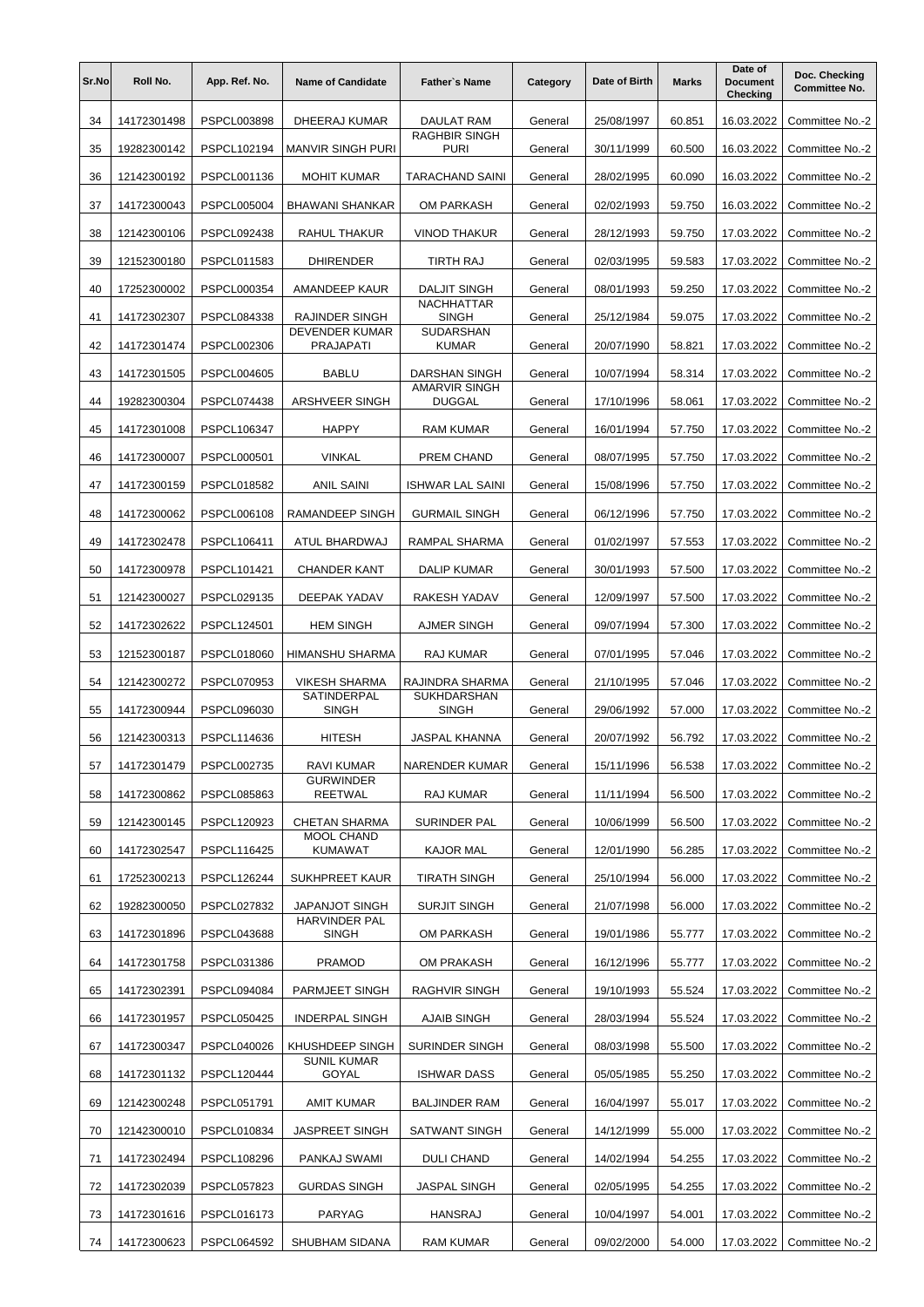| Sr.No | Roll No.    | App. Ref. No.      | <b>Name of Candidate</b>               | <b>Father's Name</b>               | Category       | Date of Birth | <b>Marks</b> | Date of<br><b>Document</b><br>Checking | Doc. Checking<br><b>Committee No.</b> |
|-------|-------------|--------------------|----------------------------------------|------------------------------------|----------------|---------------|--------------|----------------------------------------|---------------------------------------|
| 75    | 14172302667 | PSPCL130490        | <b>MAHENDRA KUMAR</b><br><b>SAMOTA</b> | <b>HARI SINGH</b><br><b>SAMOTA</b> | General        | 04/07/1994    | 53.748       | 21.03.2022                             | Committee No.-2                       |
| 76    | 12142300239 | <b>PSPCL047764</b> | <b>BALWINDER SINGH</b>                 | JAGDISH SINGH                      | General        | 17/07/1994    | 53.748       | 21.03.2022                             | Committee No.-2                       |
| 77    | 19282300155 | <b>PSPCL115392</b> | <b>HIMANSHU RATTAN</b>                 | <b>NARESH KUMAR</b>                | General        | 23/05/1996    | 53.500       | 21.03.2022                             | Committee No.-2                       |
| 78    | 14172300861 | <b>PSPCL085743</b> | <b>ASHWANI</b>                         | <b>BHOJRAJ</b>                     | General        | 07/11/1990    | 53.250       | 21.03.2022                             | Committee No.-2                       |
| 79    | 14172300082 | <b>PSPCL008255</b> | <b>DINESH KUMAR</b>                    | <b>SUBHASH</b><br><b>CHANDER</b>   | General        | 20/11/1991    | 53.250       | 21.03.2022                             | Committee No.-2                       |
| 80    | 14172300576 | <b>PSPCL059426</b> | <b>MONTY GARG</b>                      | <b>NARESH KUMAR</b><br>GARG        | General        | 21/12/1997    | 53.000       | 21.03.2022                             | Committee No.-2                       |
| 81    | 14172301133 | <b>PSPCL120548</b> | <b>JASHVINDER</b>                      | <b>BALJEET</b>                     | General        | 02/01/1990    | 52.750       | 21.03.2022                             | Committee No.-2                       |
| 82    | 12152300066 | <b>PSPCL059475</b> | <b>GURVINDER SINGH</b>                 | <b>TARA CHAND</b>                  | General        | 10/01/1996    | 52.500       | 21.03.2022                             | Committee No.-2                       |
| 83    | 12152300320 | <b>PSPCL127680</b> | <b>HARSHPAL SINGH</b>                  | <b>PAVITTAR SINGH</b>              | General        | 14/12/2000    | 52.480       | 21.03.2022                             | Committee No.-2                       |
| 84    | 17242300649 | <b>PSPCL137187</b> | <b>SHUBHAM KUMAR</b>                   | <b>KIRPAL SINGH</b>                | General        | 08/12/1996    | 52.000       | 21.03.2022                             | Committee No.-2                       |
| 85    | 14172301219 | PSPCL129343        | <b>AMIT GANDHI</b>                     | <b>SURINDER KUMAR</b>              | General        | 14/02/1997    | 52.000       | 21.03.2022                             | Committee No.-2                       |
| 86    | 17252300407 | <b>PSPCL077868</b> | AMANDEEP KUMAR                         | OM PARKASH                         | General        | 10/02/1990    | 51.972       | 21.03.2022                             | Committee No.-2                       |
| 87    | 14172301308 | PSPCL140133        | <b>ANKIT KUMAR</b>                     | <b>JOTRAM</b>                      | General        | 01/06/1994    | 51.500       | 21.03.2022                             | Committee No.-2                       |
| 88    | 14172300213 | PSPCL023876        | <b>MOHIT</b>                           | <b>HARIKESH</b>                    | General        | 12/02/1999    | 51.500       | 21.03.2022                             | Committee No.-2                       |
| 89    | 14172300992 | PSPCL103803        | <b>GOVIND SINGH</b>                    | <b>JAGRAJ SINGH</b>                | General        | 02/10/1994    | 51.250       | 21.03.2022                             | Committee No.-2                       |
| 90    | 14172301931 | <b>PSPCL046945</b> | RAJVINDER SINGH                        | <b>KULWANT SINGH</b>               | General        | 09/08/1994    | 51.211       | 21.03.2022                             | Committee No.-2                       |
| 91    | 14172301568 | PSPCL011035        | PARIVESH JOSHI                         | <b>OMPRAKASH JOSHI</b>             | General        | 09/06/1997    | 51.211       | 21.03.2022                             | Committee No.-2                       |
| 92    | 14172300443 | PSPCL048134        | PRIYANKA RANI                          | JAGDISH KUMAR                      | General        | 07/04/1992    | 51.000       | 21.03.2022                             | Committee No.-2                       |
| 93    | 14172302642 | <b>PSPCL127556</b> | <b>SUDHANSHU</b>                       | <b>NARESH KUMAR</b>                | General        | 13/01/1992    | 50.958       | 21.03.2022                             | Committee No.-2                       |
| 94    | 14172302697 | <b>PSPCL135572</b> | RAVINDER SINGH                         | <b>INDERJEET SINGH</b>             | General        | 01/01/1995    | 50.958       | 21.03.2022                             | Committee No.-2                       |
| 95    | 17252300164 | PSPCL090491        | <b>SUNNY PRASHAR</b>                   | <b>KAMAL RAJ</b>                   | General        | 13/05/1990    | 50.750       | 21.03.2022                             | Committee No.-2                       |
| 96    | 19282300201 | PSPCL008271        | TARANPREET SINGH                       | <b>AMARJEET SINGH</b>              | General        | 26/01/1993    | 50.704       | 21.03.2022                             | Committee No.-2                       |
| 97    | 14172302587 | <b>PSPCL120228</b> | <b>PAWAN KUMAR</b>                     | <b>RAM CHAND</b>                   | General        | 24/07/1995    | 50.451       | 21.03.2022                             | Committee No.-2                       |
| 98    | 12152300056 | PSPCL054660        | DEEPAK CHOUHAN                         | PREM SINGH                         | General        | 12/07/1990    | 50.250       | 21.03.2022                             | Committee No.-2                       |
| 99    | 14172300114 | PSPCL012727        | SUKHJINDER SINGH                       | <b>MAJOR SINGH</b>                 | <b>BC</b> only | 12/09/1997    | 72.500       | 21.03.2022                             | Committee No.-2                       |
| 100   | 14172301166 | PSPCL124167        | <b>VIJAY KUMAR</b>                     | <b>GIAN CHAND</b>                  | BC only        | 18/08/1995    | 67.750       | 21.03.2022                             | Committee No.-2                       |
| 101   | 15212300006 | PSPCL001892        | NAVKIRAT SINGH                         | RANJIT SINGH                       | <b>BC</b> only | 06/12/1999    | 65.750       | 21.03.2022                             | Committee No.-2                       |
| 102   | 17252300100 | PSPCL053227        | LAKSHDEEP SINGH                        | NIRVAIL SINGH                      | <b>BC</b> only | 21/07/1994    | 64.750       | 21.03.2022                             | Committee No.-2                       |
| 103   | 14172301009 | PSPCL106489        | HARMANJOT SINGH                        | <b>SUKHWINDER</b><br><b>SINGH</b>  | <b>BC</b> only | 17/01/2002    | 64.750       | 21.03.2022                             | Committee No.-2                       |
| 104   | 14172301022 | PSPCL108312        | MANPREET SINGH                         | <b>HARDEV SINGH</b>                | <b>BC</b> only | 06/11/1997    | 64.500       | 21.03.2022                             | Committee No.-2                       |
| 105   | 17242300633 | <b>PSPCL128758</b> | HARSIMRAN SINGH                        | RAJINDER SINGH                     | <b>BC</b> only | 21/08/1997    | 63.750       | 21.03.2022                             | Committee No.-2                       |
| 106   | 19282300102 | <b>PSPCL051797</b> | <b>SUKHWINDER</b><br><b>SINGH</b>      | <b>HARNEK SINGH</b>                | <b>BC</b> only | 16/10/1993    | 63.500       | 21.03.2022                             | Committee No.-2                       |
| 107   | 14172301686 | PSPCL024273        | <b>JASPAL</b>                          | <b>BAGH CHAND</b>                  | <b>BC</b> only | 02/06/1996    | 62.627       | 21.03.2022                             | Committee No.-2                       |
| 108   | 14172301164 | PSPCL123985        | LAKHWINDER SINGH BALWINDER SINGH       |                                    | <b>BC</b> only | 18/05/1993    | 60.750       | 21.03.2022                             | Committee No.-2                       |
| 109   | 17242300659 | PSPCL140688        | SIMRANJIT SINGH                        | <b>GURCHARAN</b><br>SINGH          | <b>BC</b> only | 26/09/1993    | 59.750       | 21.03.2022                             | Committee No.-2                       |
| 110   | 14172302251 | PSPCL077442        | RAJ KUMAR                              | RAJINDER KUMAR                     | <b>BC</b> only | 09/03/1995    | 59.075       | 22.03.2022                             | Committee No.-2                       |
| 111   | 17242300172 | PSPCL028234        | <b>MANJEET SINGH</b>                   | <b>GURMIT SINGH</b>                | <b>BC</b> only | 15/02/1987    | 58.000       | 22.03.2022                             | Committee No.-2                       |
| 112   | 17242300221 | PSPCL036573        | SARABJIT SINGH                         | <b>CHANAN SINGH</b>                | <b>BC</b> only | 28/04/1994    | 57.250       | 22.03.2022                             | Committee No.-2                       |
| 113   | 15212300124 | PSPCL000063        | PRABHDEEP SINGH                        | MUKHTIAR SINGH                     | <b>BC</b> only | 30/07/1991    | 56.792       | 22.03.2022                             | Committee No.-2                       |
| 114   | 19282300005 | PSPCL000852        | RAJINDER                               | RAM BHAWAN                         | <b>BC</b> only | 19/10/1992    | 56.500       | 22.03.2022                             | Committee No.-2                       |
| 115   | 14172302738 | PSPCL140452        | JAGDISH SINGH                          | MUKHTIAR SINGH                     | <b>BC</b> only | 13/04/1985    | 56.031       | 22.03.2022                             | Committee No.-2                       |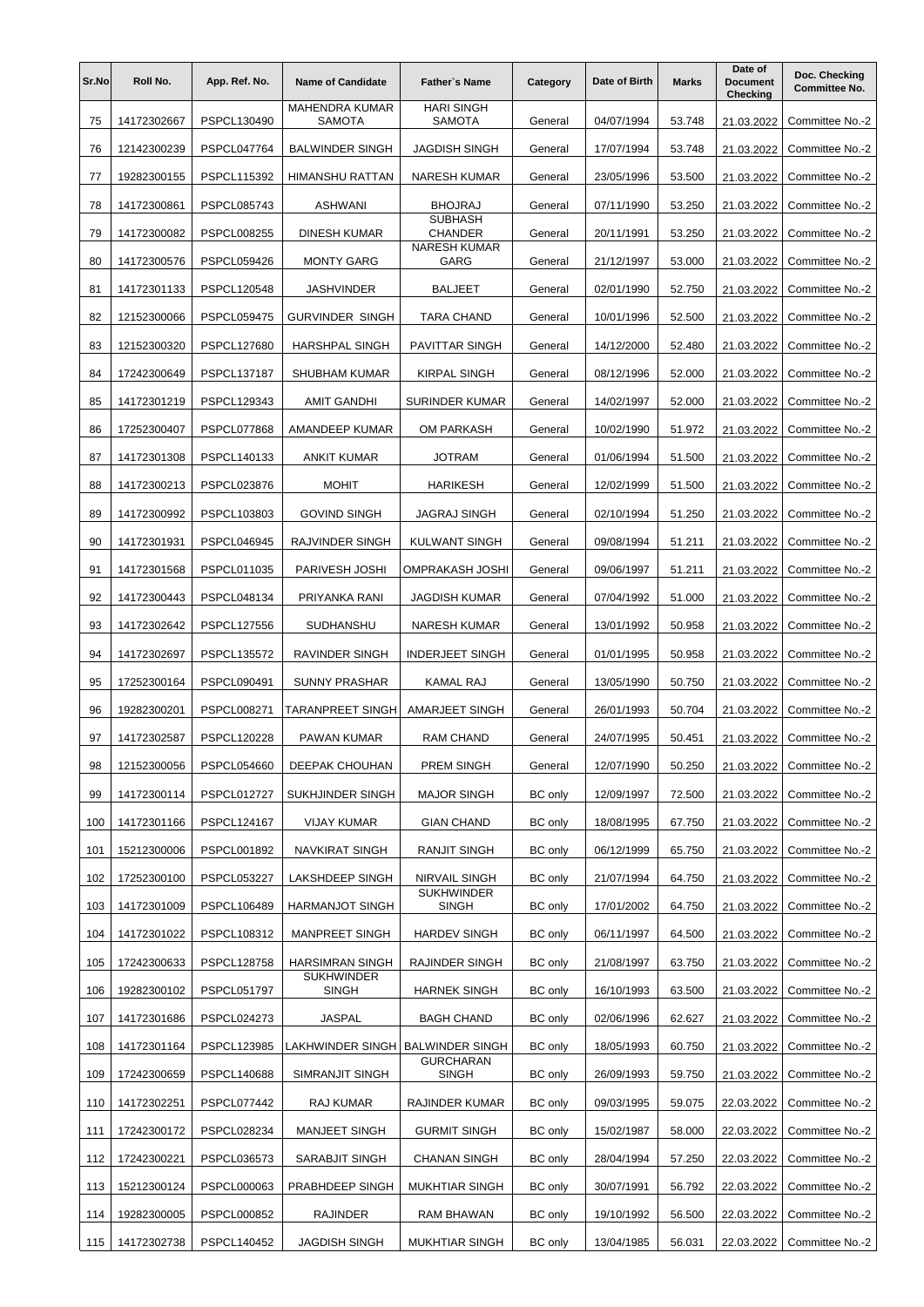| Sr.No | Roll No.    | App. Ref. No.      | <b>Name of Candidate</b>           | <b>Father's Name</b>        | Category       | Date of Birth | <b>Marks</b> | Date of<br><b>Document</b><br>Checking | Doc. Checking<br><b>Committee No.</b> |
|-------|-------------|--------------------|------------------------------------|-----------------------------|----------------|---------------|--------------|----------------------------------------|---------------------------------------|
| 116   | 14172302486 | PSPCL107158        | <b>AMANDEEP</b>                    | <b>JAGDISH RAI</b>          | <b>BC</b> only | 24/04/1995    | 56.031       | 22.03.2022                             | Committee No.-2                       |
| 117   | 17242301087 | <b>PSPCL066428</b> | <b>KAMALJEET SINGH</b>             | <b>KASHMIR SINGH</b>        | <b>BC</b> only | 06/01/1984    | 55.777       | 22.03.2022                             | Committee No.-2                       |
| 118   | 17242301082 | <b>PSPCL065288</b> | VIJAY                              | <b>SURESH KUMAR</b>         | <b>BC</b> only | 12/05/1990    | 55.777       | 22.03.2022                             | Committee No.-2                       |
| 119   | 14172302443 | PSPCL101997        | AMANDEEP SINGH                     | <b>MANGAL SINGH</b>         | <b>BC</b> only | 06/02/1999    | 55.270       | 22.03.2022                             | Committee No.-2                       |
| 120   | 14172301847 | PSPCL039171        | PARMINDER SINGH                    | <b>HARPAL SINGH</b>         | <b>BC</b> only | 24/12/1996    | 54.763       | 22.03.2022                             | Committee No.-2                       |
| 121   | 17252300386 | <b>PSPCL065975</b> | PRICE KUMAR                        | <b>HARBANS LAL</b>          | <b>BC</b> only | 14/02/1993    | 54.510       | 22.03.2022                             | Committee No.-2                       |
| 122   | 17252300071 | PSPCL038002        | RISHABH SAINI                      | JANAK RAJ SAINI             | <b>BC</b> only | 21/01/1998    | 54.500       | 22.03.2022                             | Committee No.-2                       |
| 123   | 14172300552 | <b>PSPCL057528</b> | <b>GURDEEP SINGH</b>               | KAKA SINGH                  | <b>BC</b> only | 18/07/1996    | 54.250       | 22.03.2022                             | Committee No.-2                       |
| 124   | 14172302193 | PSPCL072126        | PARWINDER SINGH<br>PANJU           | <b>MAJOR SINGH</b>          | <b>BC</b> only | 11/05/1992    | 53.748       | 22.03.2022                             | Committee No.-2                       |
| 125   | 19282300325 | PSPCL103149        | <b>KARNVEER SINGH</b>              | <b>BALBIR SINGH</b>         | <b>BC</b> only | 30/11/1993    | 53.494       | 22.03.2022                             | Committee No.-2                       |
| 126   | 19282300095 | PSPCL047839        | SIMRANJEET SINGH<br>RATHORE        | <b>KAMALJIT SINGH</b>       | <b>BC</b> only | 03/08/1998    | 53.250       | 22.03.2022                             | Committee No.-2                       |
| 127   | 14172302371 | PSPCL091479        | <b>SURINDER KUMAR</b>              | <b>HANS RAJ</b>             | <b>BC</b> only | 09/07/1992    | 53.241       | 22.03.2022                             | Committee No.-2                       |
| 128   | 14172302173 | <b>PSPCL070755</b> | NAGINDER SINGH                     | <b>GURTEJ SINGH</b>         | <b>BC</b> only | 08/09/1994    | 53.241       | 22.03.2022                             | Committee No.-2                       |
| 129   | 14172301746 | PSPCL030671        | NAVDEEP SINGH                      | RAJINDER SINGH              | <b>BC</b> only | 31/03/1996    | 52.987       | 22.03.2022                             | Committee No.-2                       |
| 130   | 19282300123 | PSPCL071360        | <b>JAGJEET SINGH</b>               | <b>HARNEK SINGH</b>         | <b>BC</b> only | 01/01/1994    | 52.750       | 22.03.2022                             | Committee No.-2                       |
| 131   | 14172300182 | PSPCL021104        | <b>HARWINDER KUMAR</b>             | <b>RAM KUMAR</b>            | <b>BC</b> only | 05/12/1997    | 52.750       | 22.03.2022                             | Committee No.-2                       |
| 132   | 14172302540 | PSPCL115336        | RAMANDEEP SINGH                    | <b>BHURA SINGH</b>          | <b>BC</b> only | 08/01/2001    | 52.734       | 22.03.2022                             | Committee No.-2                       |
| 133   | 14172300284 | PSPCL031613        | RAKESH KUMAR                       | <b>KALU RAM</b>             | <b>BC</b> only | 25/07/1993    | 52.500       | 22.03.2022                             | Committee No.-2                       |
| 134   | 14172302066 | <b>PSPCL060946</b> | ANMOLDEEP SINGH                    | <b>MAHINDER SINGH</b>       | <b>BC</b> only | 15/08/1999    | 52.226       | 22.03.2022                             | Committee No.-2                       |
| 135   | 14172301933 | PSPCL047246        | RAMANDEEP SINGH                    | <b>BALJINDER SINGH</b>      | <b>BC</b> only | 29/09/1989    | 51.972       | 22.03.2022                             | Committee No.-2                       |
| 136   | 17242300352 | <b>PSPCL055878</b> | SAURAV                             | <b>JEEWAN KUMAR</b>         | <b>BC</b> only | 21/07/1993    | 51.750       | 22.03.2022                             | Committee No.-2                       |
| 137   | 14172301466 | <b>PSPCL000647</b> | SANDEEP SINGH                      | <b>PRITAM SINGH</b>         | <b>BC</b> only | 14/12/1991    | 51.718       | 22.03.2022                             | Committee No.-2                       |
| 138   | 17242300714 | PSPCL000341        | <b>JASDEEP SINGH</b>               | <b>HARPAL SINGH</b>         | <b>BC</b> only | 11/02/1996    | 51.718       | 22.03.2022                             | Committee No.-2                       |
| 139   | 17242300105 | PSPCL017268        | <b>GURPREET SINGH</b>              | <b>AMAR SINGH</b>           | BC only        | 28/11/1987    | 51.500       | 22.03.2022                             | Committee No.-2                       |
| 140   | 19282300073 | PSPCL035670        | SAHIL GAUR                         | <b>GHANSHAM</b>             | <b>BC</b> only | 26/01/1998    | 51.250       | 22.03.2022                             | Committee No.-2                       |
| 141   | 17242301236 | PSPCL107156        | PARSHOTAM SINGH                    | KABAL SINGH                 | BC only        | 27/01/1991    | 50.958       | 22.03.2022                             | Committee No.-2                       |
| 142   | 17252300340 | PSPCL045879        | <b>GURPREET SINGH</b>              | AMARJIT SINGH               | BC only        | 10/03/1987    | 50.704       | 22.03.2022                             | Committee No.-2                       |
| 143   | 17242300936 | PSPCL039939        | RANVIR SINGH                       | KRISHAN SINGH               | BC only        | 02/04/1995    | 50.704       | 22.03.2022                             | Committee No.-2                       |
| 144   | 18272300094 | PSPCL130387        | SURESH KUMAR<br>CHAJGOTRA          | RAMNATH<br><b>CHAJGOTRA</b> | BC only        | 31/01/1987    | 50.500       | 22.03.2022                             | Committee No.-2                       |
| 145   | 19282300101 | PSPCL051741        | ATTINDER PAL<br><b>SINGH</b>       | GULZAR SINGH                | BC only        | 26/11/1995    | 50.500       | 23.03.2022                             | Committee No.-2                       |
| 146   | 14172300414 | PSPCL045853        | <b>ABHAY SONI</b>                  | PARDEEP SONI                | BC only        | 26/11/2000    | 50.500       | 23.03.2022                             | Committee No.-2                       |
| 147   | 17242301002 | PSPCL051187        | MANBIRPAL SINGH                    | <b>SUKHDEV SINGH</b>        | BC only        | 06/12/1985    | 50.451       | 23.03.2022                             | Committee No.-2                       |
| 148   | 14172300282 | PSPCL031608        | KRISHAN LAL                        | KALU RAM                    | <b>BC</b> only | 10/02/1992    | 50.250       | 23.03.2022                             | Committee No.-2                       |
| 149   | 18272300030 | PSPCL033412        | DEEPAK KUMAR                       | SANJEEV KUMAR               | <b>BC</b> only | 13/11/1994    | 49.750       | 23.03.2022                             | Committee No.-2                       |
| 150   | 14172302452 | PSPCL103179        | JAGMEET                            | MANINDER SINGH              | <b>BC</b> only | 02/09/1990    | 49.182       | 23.03.2022                             | Committee No.-2                       |
| 151   | 17252300101 | PSPCL053229        | <b>GURINDERPAL</b><br><b>SINGH</b> | PURAN SINGH                 | <b>BC</b> only | 22/02/2000    | 48.750       | 23.03.2022                             | Committee No.-2                       |
| 152   | 14172300375 | PSPCL042651        | SHOUKET ALI                        | SATPAL                      | <b>BC</b> only | 02/05/1990    | 48.500       | 23.03.2022                             | Committee No.-2                       |
| 153   | 12142300039 | PSPCL039277        | VIPAN                              | JANAK RAJ                   | <b>BC</b> only | 21/12/1992    | 48.500       | 23.03.2022                             | Committee No.-2                       |
| 154   | 14172301083 | PSPCL115513        | DHARAMPAL SINGH                    | CHHAILU RAM                 | <b>BC</b> only | 04/07/1992    | 48.250       | 23.03.2022                             | Committee No.-2                       |
| 155   | 14172301759 | PSPCL031627        | PARVEEN KUMAR                      | PURAN RAM                   | <b>BC</b> only | 16/08/1994    | 48.167       | 23.03.2022                             | Committee No.-2                       |
| 156   | 15212300138 | PSPCL016630        | HAPPY                              | <b>HARKISHAN LAL</b>        | BC only        | 04/09/1999    | 47.914       | 23.03.2022                             | Committee No.-2                       |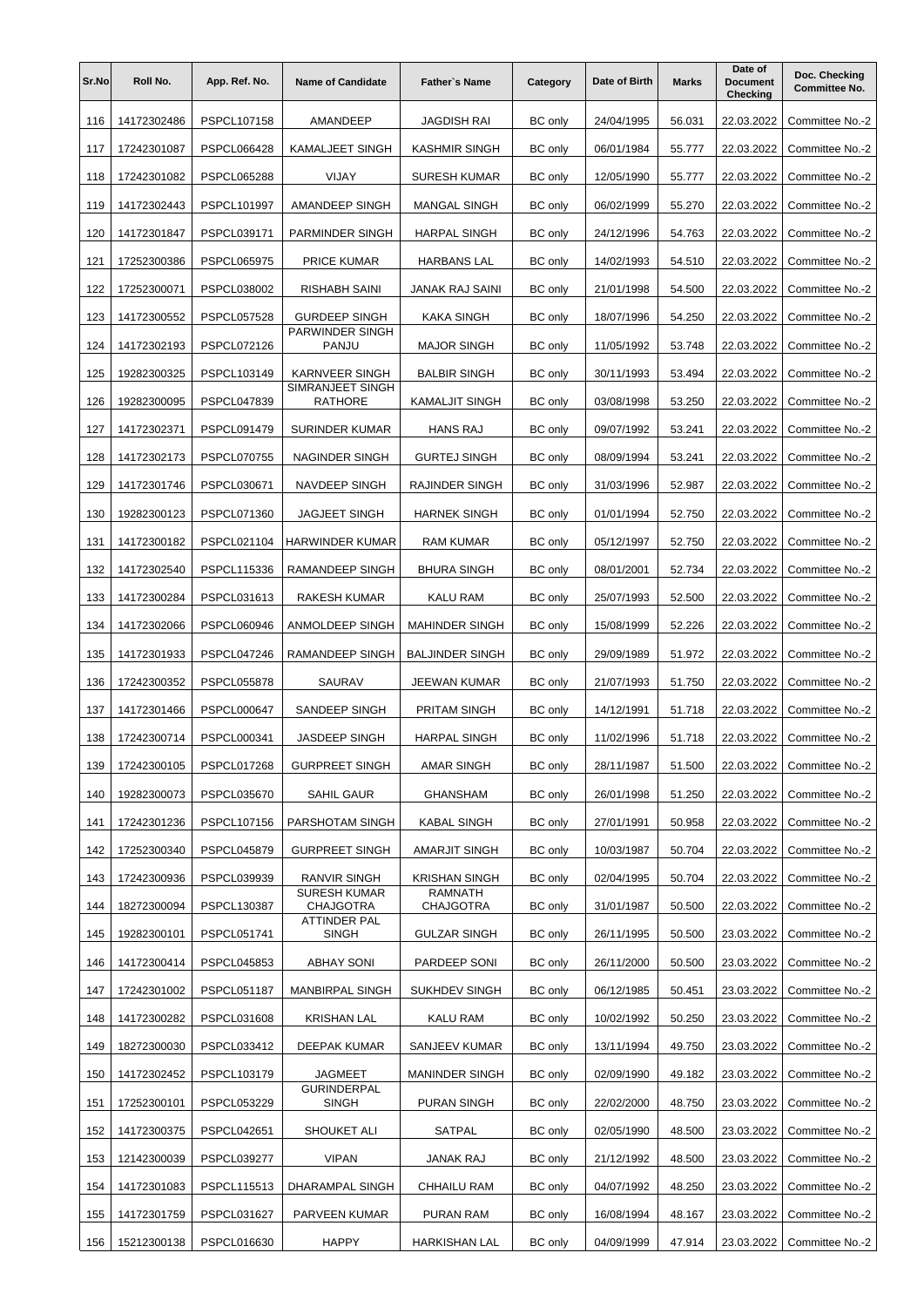| Sr.No | Roll No.    | App. Ref. No.      | <b>Name of Candidate</b>    | <b>Father's Name</b>              | Category       | Date of Birth | <b>Marks</b> | Date of<br><b>Document</b><br><b>Checking</b> | Doc. Checking<br><b>Committee No.</b> |
|-------|-------------|--------------------|-----------------------------|-----------------------------------|----------------|---------------|--------------|-----------------------------------------------|---------------------------------------|
| 157   | 14172300731 | <b>PSPCL073666</b> | <b>AMOLAK CHAND</b>         | <b>HARBHAJAN LAL</b>              | <b>BC</b> only | 05/04/1992    | 47.750       | 23.03.2022                                    | Committee No.-2                       |
| 158   | 14172302265 | <b>PSPCL078958</b> | <b>NAVJOT KUMAR</b>         | DES RAJ                           | <b>BC</b> only | 26/10/1993    | 47.660       | 23.03.2022                                    | Committee No.-2                       |
| 159   | 17242301079 | PSPCL065083        | <b>DILDAR SINGH</b>         | JAGDISH RAM                       | <b>BC</b> only | 10/05/1982    | 47.407       | 23.03.2022                                    | Committee No.-2                       |
| 160   | 12152300223 | <b>PSPCL045937</b> | <b>VARINDER SINGH</b>       | <b>HARJIT SINGH</b>               | <b>BC</b> only | 04/08/1994    | 47.153       | 23.03.2022                                    | Committee No.-2                       |
| 161   | 14172302749 | PSPCL141529        | <b>GURPINDER SINGH</b>      | <b>ASHOK KUMAR</b>                | <b>BC</b> only | 03/07/1997    | 47.153       | 23.03.2022                                    | Committee No.-2                       |
| 162   | 17242300215 | PSPCL035728        | PRABHSIMRAN<br><b>SINGH</b> | <b>HARPAL SINGH</b>               | <b>BC</b> only | 20/03/1997    | 47.000       | 23.03.2022                                    | Committee No.-2                       |
| 163   | 17252300203 | <b>PSPCL122972</b> | <b>HARWINDER SINGH</b>      | <b>KEWAL SINGH</b>                | <b>BC</b> only | 18/05/1994    | 46.750       | 23.03.2022                                    | Committee No.-2                       |
| 164   | 14172301202 | PSPCL127461        | PAWAN KUMAR                 | LACHHMI NARAYAN                   | <b>BC</b> only | 15/12/1984    | 46.500       | 23.03.2022                                    | Committee No.-2                       |
| 165   | 19282300244 | <b>PSPCL029465</b> | KHUSHPREET SINGH            | <b>GURMIT SINGH</b>               | <b>BC</b> only | 09/09/1996    | 46.391       | 23.03.2022                                    | Committee No.-2                       |
| 166   | 17252300096 | <b>PSPCL051188</b> | <b>MANPREET KAUR</b>        | JATINDER SINGH                    | <b>BC</b> only | 03/02/1990    | 46.250       | 23.03.2022                                    | Committee No.-2                       |
| 167   | 17242300943 | <b>PSPCL040778</b> | <b>GURPREET SINGH</b>       | <b>SUKHWINDER</b><br><b>SINGH</b> | <b>BC</b> only | 06/07/1997    | 46.138       | 23.03.2022                                    | Committee No.-2                       |
| 168   | 14172301854 | PSPCL039930        | <b>JAGDEEP SINGH</b>        | <b>INDERJEET SINGH</b>            | <b>BC</b> only | 23/07/1997    | 46.138       | 23.03.2022                                    | Committee No.-2                       |
| 169   | 14172302331 | PSPCL086077        | <b>KARAMJEET</b>            | DARA SINGH                        | <b>BC</b> only | 10/05/1992    | 45.631       | 23.03.2022                                    | Committee No.-2                       |
| 170   | 14172300196 | PSPCL022248        | <b>MANDEEP SINGH</b>        | <b>BALWINDER SINGH</b>            | <b>BC</b> only | 22/06/1992    | 45.500       | 23.03.2022                                    | Committee No.-2                       |
| 171   | 17242300738 | PSPCL003467        | <b>GURPREET SINGH</b>       | <b>GURMAIL SINGH</b>              | <b>BC</b> only | 11/05/1993    | 45.377       | 23.03.2022                                    | Committee No.-2                       |
| 172   | 19282300033 | PSPCL020286        | YASHWARDHAN                 | <b>VIDHI CHAND</b>                | <b>BC</b> only | 08/04/1996    | 45.250       | 23.03.2022                                    | Committee No.-2                       |
| 173   | 14172302488 | PSPCL107235        | <b>AMIT KUMAR</b>           | <b>SATPAL</b>                     | <b>BC</b> only | 01/08/1990    | 45.124       | 23.03.2022                                    | Committee No.-2                       |
| 174   | 17242300745 | PSPCL005502        | SANGEEN<br><b>CHOUDHARY</b> | <b>GURBAKSH SINGH</b>             | BC only        | 06/03/1994    | 45.124       | 23.03.2022                                    | Committee No.-2                       |
| 175   | 14172302435 | PSPCL101523        | <b>HARPREET SINGH</b>       | KULDEEP SINGH                     | <b>BC</b> only | 19/04/1997    | 45.124       | 23.03.2022                                    | Committee No.-2                       |
| 176   | 14172300068 | PSPCL006485        | <b>MANISH</b>               | RAM SWAROOP                       | <b>BC</b> only | 28/02/1994    | 45.000       | 23.03.2022                                    | Committee No.-2                       |
| 177   | 14172301714 | PSPCL026484        | <b>SHIVPAL</b>              | RAMPAL                            | <b>BC</b> only | 18/02/1992    | 44.870       | 23.03.2022                                    | Committee No.-2                       |
| 178   | 14172302089 | PSPCL063133        | <b>VIJAY KUMAR</b>          | <b>RAM CHANDER</b>                | <b>BC</b> only | 18/09/1994    | 44.870       | 23.03.2022                                    | Committee No.-2                       |
| 179   | 14172300248 | <b>PSPCL027355</b> | RAMANDEEP SINGH             | <b>JORA SINGH</b>                 | <b>BC</b> only | 08/11/1989    | 44.750       | 23.03.2022                                    | Committee No.-2                       |
| 180   | 15212300214 | PSPCL118317        | <b>SURJIT SINGH</b>         | <b>CHIMAN SINGH</b>               | SC (MZB)       | 12/07/1991    | 50.704       | 16.03.2022                                    | Committee No.-1                       |
| 181   | 14172300098 | PSPCL009624        | <b>HARPREET SINGH</b>       | RANJEET SINGH                     | SC (MZB)       | 24/11/1999    | 48.750       | 16.03.2022                                    | Committee No.-1                       |
| 182   | 19282300054 | PSPCL028717        | <b>GEORGE</b>               | MICHAEL KUMAR                     | SC (MZB)       | 03/03/2001    | 47.750       | 16.03.2022                                    | Committee No.-1                       |
| 183   | 14172302655 | PSPCL129016        | <b>VIKAS KUMAR</b>          | SHAMBHU RAM                       | SC (MZB)       | 10/03/2000    | 43.348       | 16.03.2022                                    | Committee No.-1                       |
| 184   | 14172302461 | PSPCL104202        | <b>JAGSIR SINGH</b>         | HARBHAJAN SINGH                   | SC (MZB)       | 29/11/1997    | 42.841       | 16.03.2022                                    | Committee No.-1                       |
| 185   | 14172301583 | PSPCL012668        | <b>BINDER SINGH</b>         | <b>INDER SINGH</b>                | SC (MZB)       | 13/03/1990    | 42.333       | 16.03.2022                                    | Committee No.-1                       |
| 186   | 14172300229 | PSPCL025465        | NAVDEEP SINGH               | JASKARAN SINGH                    | SC (MZB)       | 21/02/2001    | 40.500       | 16.03.2022                                    | Committee No.-1                       |
| 187   | 19282300230 | PSPCL020044        | <b>JASVIR SINGH</b>         | <b>JASMER SINGH</b>               | SC (MZB)       | 28/10/1991    | 39.289       | 16.03.2022                                    | Committee No.-1                       |
| 188   | 15212300222 | PSPCL131194        | NAVDEEP SINGH               | MUKHTIAR SINGH                    | SC (MZB)       | 25/08/1997    | 39.289       | 16.03.2022                                    | Committee No.-1                       |
| 189   | 14172302378 | PSPCL092855        | <b>GURPREET SINGH</b>       | TEJA SINGH                        | SC (MZB)       | 12/05/1994    | 38.782       | 16.03.2022                                    | Committee No.-1                       |
| 190   | 15212300051 | PSPCL053507        | JASBIR KAUR                 | RAJINDER KUMAR                    | SC (MZB)       | 31/10/1995    | 38.500       | 16.03.2022                                    | Committee No.-1                       |
| 191   | 14172302142 | PSPCL067480        | <b>TARNDEEP SINGH</b>       | SUKHDEV SINGH                     | SC (OT)        | 19/08/1999    | 73.534       | 16.03.2022                                    | Committee No.-1                       |
| 192   | 19282300063 | PSPCL032579        | JAGJIT SINGH                | <b>GURNAM SINGH</b>               | SC (OT)        | 18/09/1993    | 64.750       | 16.03.2022                                    | Committee No.-1                       |
| 193   | 17242300153 | PSPCL026211        | SUKHJINDER SINGH            | MEHAL SINGH                       | SC (OT)        | 02/05/1995    | 64.000       | 16.03.2022                                    | Committee No.-1                       |
| 194   | 14172300211 | PSPCL023733        | MANDEEP SINGH               | <b>JANGIR SINGH</b>               | SC (OT)        | 07/04/1994    | 62.250       | 16.03.2022                                    | Committee No.-1                       |
| 195   | 17252300297 | PSPCL026800        | <b>MOHIT KUMAR</b>          | KASTURI LAL                       | SC (OT)        | 11/03/1998    | 61.611       | 16.03.2022                                    | Committee No.-1                       |
| 196   | 14172300018 | PSPCL002156        | SUKHCHAIN SINGH             | <b>GURMAIL SINGH</b>              | SC (OT)        | 30/06/1995    | 60.500       | 16.03.2022                                    | Committee No.-1                       |
| 197   | 14172300822 | PSPCL082509        | MALKEET SINGH               | <b>MAHLA SINGH</b>                | SC (OT)        | 25/12/1993    | 60.000       | 16.03.2022                                    | Committee No.-1                       |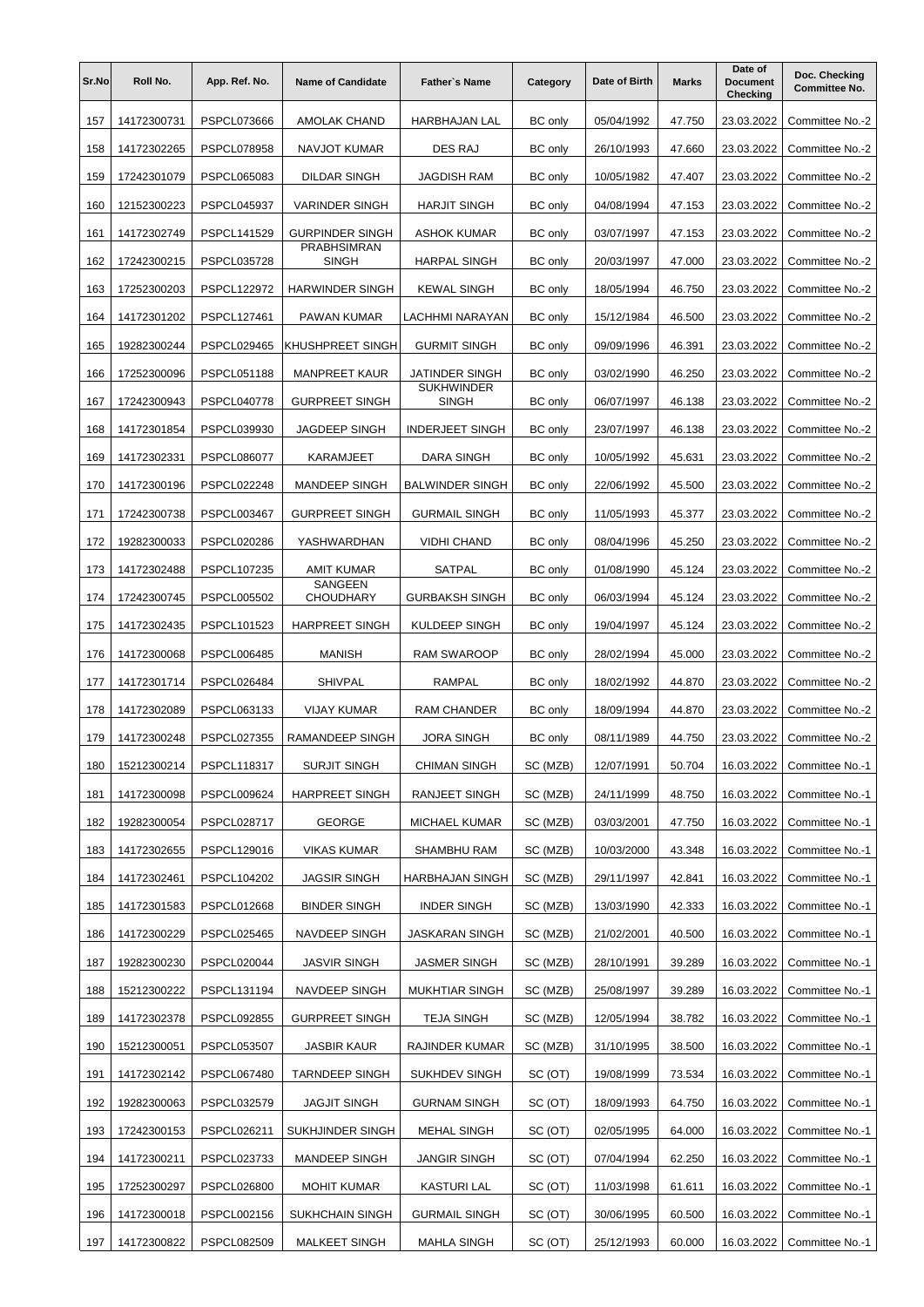| Sr.No | Roll No.    | App. Ref. No.      | <b>Name of Candidate</b>              | <b>Father's Name</b>                | Category   | Date of Birth | <b>Marks</b> | Date of<br><b>Document</b><br>Checking | Doc. Checking<br><b>Committee No.</b> |
|-------|-------------|--------------------|---------------------------------------|-------------------------------------|------------|---------------|--------------|----------------------------------------|---------------------------------------|
| 198   | 12152300190 | PSPCL019059        | <b>SUKHWINDER</b><br><b>SINGH</b>     | <b>KESAR SINGH</b>                  | SC (OT)    | 02/10/1995    | 57.046       | 16.03.2022                             | Committee No.-1                       |
| 199   | 14172301747 | <b>PSPCL030708</b> | AMANDEEP SINGH                        | <b>RAJINDER SINGH</b>               | SC (OT)    | 01/01/1999    | 56.792       | 16.03.2022                             | Committee No.-1                       |
| 200   | 14172302086 | PSPCL063037        | <b>AMRITPAL SINGH</b>                 | <b>RULDU SINGH</b>                  | SC (OT)    | 24/01/1995    | 54.763       | 16.03.2022                             | Committee No.-1                       |
| 201   | 17242300794 | <b>PSPCL015074</b> | <b>NAVDEEP SINGH</b>                  | PARKASH SINGH                       | SC (OT)    | 29/08/1998    | 54.510       | 16.03.2022                             | Committee No.-1                       |
| 202   | 14172300027 | <b>PSPCL002952</b> | <b>GURPINDER SINGH</b>                | <b>GURDEV SINGH</b>                 | SC (OT)    | 21/05/1995    | 54.500       | 16.03.2022                             | Committee No.-1                       |
| 203   | 17242300282 | PSPCL045775        | JATINDER PAL<br><b>SINGH</b>          | RAWEL CHAND                         | SC (OT)    | 16/01/1991    | 54.000       | 16.03.2022                             | Committee No.-1                       |
| 204   | 14172301283 | PSPCL136462        | <b>MALUK SINGH</b>                    | <b>JASVIR SINGH</b>                 | SC (OT)    | 01/09/1994    | 53.250       | 16.03.2022                             | Committee No.-1                       |
| 205   | 17242300967 | PSPCL044517        | LOVEPREET SINGH                       | PALWINDER SINGH                     | SC (OT)    | 27/09/2002    | 53.241       | 16.03.2022                             | Committee No.-1                       |
| 206   | 14172300046 | PSPCL005210        | <b>JASWINDER SINGH</b>                | <b>TARSEM SINGH</b>                 | SC (OT)    | 09/09/1994    | 52.000       | 16.03.2022                             | Committee No.-1                       |
| 207   | 14172300242 | PSPCL026683        | <b>CHARNJEET KAUR</b>                 | <b>DILBAG SINGH</b>                 | SC (OT-VJ) | 16/06/1996    | 50.750       | 16.03.2022                             | Committee No.-1                       |
| 208   | 14172301800 | PSPCL035016        | <b>JAGSIR SINGH</b>                   | <b>HARBANS SINGH</b>                | SC (OT)    | 28/07/1995    | 50.451       | 16.03.2022                             | Committee No.-1                       |
| 209   | 14172302095 | PSPCL063509        | RADHE KRISHAN                         | DES RAJ                             | SC (OT)    | 14/01/1996    | 50.451       | 16.03.2022                             | Committee No.-1                       |
| 210   | 14172301912 | PSPCL044569        | <b>BALJINDER SINGH</b>                | <b>TARA SINGH</b>                   | SC (OT)    | 20/05/1990    | 49.690       | 16.03.2022                             | Committee No.-1                       |
| 211   | 15212300016 | PSPCL012156        | PAWANPREET<br><b>SINGH</b>            | <b>JOGINDER SINGH</b>               | SC (OT)    | 01/01/1990    | 48.750       | 16.03.2022                             | Committee No.-1                       |
| 212   | 19282300216 | PSPCL015718        | <b>RUPINDER PREET</b><br><b>SINGH</b> | <b>CHETAN SINGH</b>                 | SC (OT)    | 19/07/1991    | 48.421       | 16.03.2022                             | Committee No.-1                       |
| 213   | 14172300485 | <b>PSPCL052279</b> | <b>BAKHSISH SINGH</b>                 | <b>BAHADUR SINGH</b>                | SC (OT)    | 10/03/1993    | 48.250       | 16.03.2022                             | Committee No.-1                       |
| 214   | 17242301260 | <b>PSPCL114054</b> | SHAMSHER SINGH                        | <b>BALJIT SINGH</b>                 | SC (OT)    | 25/09/1990    | 47.153       | 16.03.2022                             | Committee No.-1                       |
| 215   | 15212300210 | PSPCL111369        | PARJINDER SINGH                       | SANTOKH SINGH                       | SC (OT)    | 13/01/2000    | 47.153       | 17.03.2022                             | Committee No.-1                       |
| 216   | 17242300328 | PSPCL052919        | <b>JASVIR SINGH</b>                   | RAM AASRA SINGH                     | SC (OT)    | 23/10/1991    | 47.000       | 17.03.2022                             | Committee No.-1                       |
| 217   | 15212300191 | PSPCL077011        | <b>SWARN SINGH</b>                    | <b>ISHWAR SINGH</b>                 | SC (OT)    | 09/11/2001    | 46.899       | 17.03.2022                             | Committee No.-1                       |
| 218   | 14172300919 | <b>PSPCL090829</b> | <b>AVTAR SINGH</b>                    | <b>BALWINDER SINGH</b>              | SC (OT)    | 23/12/1991    | 46.750       | 17.03.2022                             | Committee No.-1                       |
| 219   | 14172301852 | PSPCL039708        | RAMANDEEP SINGH                       | <b>JASWINDER SINGH</b>              | SC (OT)    | 26/07/1993    | 46.645       | 17.03.2022                             | Committee No.-1                       |
| 220   | 14172301619 | <b>PSPCL016786</b> | <b>MANJINDER SINGH</b>                | <b>RAJINDERJEET</b><br><b>SINGH</b> | SC (OT)    | 12/06/1995    | 45.884       | 17.03.2022                             | Committee No.-1                       |
| 221   | 17252300293 | PSPCL025385        | <b>BHUPINDER KUMAR</b>                | <b>SARUP CHAND</b>                  | SC (OT)    | 17/05/1995    | 45.377       | 17.03.2022                             | Committee No.-1                       |
| 222   | 12142300017 | PSPCL020741        | <b>BALWANT SINGH</b>                  | SWARAN SINGH                        | SC (OT)    | 06/06/1985    | 45.000       | 17.03.2022                             | Committee No.-1                       |
| 223   | 14172300599 | PSPCL062131        | KULDEEP SINGH                         | ROOP SINGH                          | SC (OT-VJ) | 01/06/1997    | 45.000       | 17.03.2022                             | Committee No.-1                       |
| 224   | 17242300488 | PSPCL083118        | <b>BACHITAR SINGH</b>                 | SATNAM SINGH                        | SC (OT-VJ) | 12/04/1995    | 44.750       | 17.03.2022                             | Committee No.-1                       |
| 225   | 14172301018 | PSPCL107798        | MANINDER MEHRA                        | SURINDER PAL                        | SC (OT)    | 27/05/2001    | 44.500       | 17.03.2022                             | Committee No.-1                       |
| 226   | 14172301772 | PSPCL032632        | <b>GURDITA SINGH</b>                  | NIRBHAI SINGH                       | SC (OT)    | 16/07/2000    | 44.108       | 17.03.2022                             | Committee No.-1                       |
| 227   | 19282300022 | PSPCL016351        | <b>BHUPINDER SINGH</b>                | <b>HARBANS SINGH</b>                | SC (OT)    | 23/10/1993    | 44.000       | 17.03.2022                             | Committee No.-1                       |
| 228   | 17242300319 | PSPCL051212        | <b>HARPAL SINGH</b>                   | <b>HARBANS SINGH</b>                | SC (OT)    | 12/09/1995    | 44.000       | 17.03.2022                             | Committee No.-1                       |
| 229   | 17252300466 | PSPCL126489        | <b>HARPREET SINGH</b>                 | <b>GURDEEP SINGH</b>                | SC (OT)    | 09/08/1994    | 43.601       | 17.03.2022                             | Committee No.-1                       |
| 230   | 19282300060 | PSPCL031262        | <b>JAGJEET SINGH</b>                  | DEV RAJ                             | SC (OT)    | 23/10/1998    | 43.250       | 17.03.2022                             | Committee No.-1                       |
| 231   | 14172300254 | PSPCL028299        | PRIYA                                 | SAT PARKASH                         | SC (OT)    | 03/11/1991    | 43.000       | 17.03.2022                             | Committee No.-1                       |
| 232   | 14172301196 | PSPCL126934        | <b>BHUPINDER SINGH</b>                | MALKEET SINGH                       | SC (OT)    | 15/04/1993    | 43.000       | 17.03.2022                             | Committee No.-1                       |
| 233   | 17252300272 | PSPCL013291        | MADHUSUDEN                            | PREM LAL                            | SC (OT)    | 16/01/1990    | 42.841       | 17.03.2022                             | Committee No.-1                       |
| 234   | 17252300003 | PSPCL001632        | SNEHA                                 | JAGE LAL                            | SC (OT)    | 04/10/1999    | 42.500       | 17.03.2022                             | Committee No.-1                       |
| 235   | 14172301740 | PSPCL029313        | <b>MANINDER SINGH</b>                 | <b>MANOHAR SINGH</b>                | SC (OT)    | 26/10/1988    | 42.333       | 17.03.2022                             | Committee No.-1                       |
| 236   | 14172302171 | PSPCL070397        | LOVEPREET SINGH                       | <b>SUKHMANDER</b><br>SINGH          | SC (OT)    | 11/07/1994    | 42.333       | 17.03.2022                             | Committee No.-1                       |
| 237   | 19282300191 | PSPCL003420        | SUBODH KANT                           | <b>BADRI PRASHAD</b>                | SC (OT)    | 16/02/1998    | 42.333       | 17.03.2022                             | Committee No.-1                       |
| 238   | 14172300368 | PSPCL041871        | JAMES                                 | PYARE LAL                           | SC (OT)    | 10/09/1999    | 42.250       | 17.03.2022                             | Committee No.-1                       |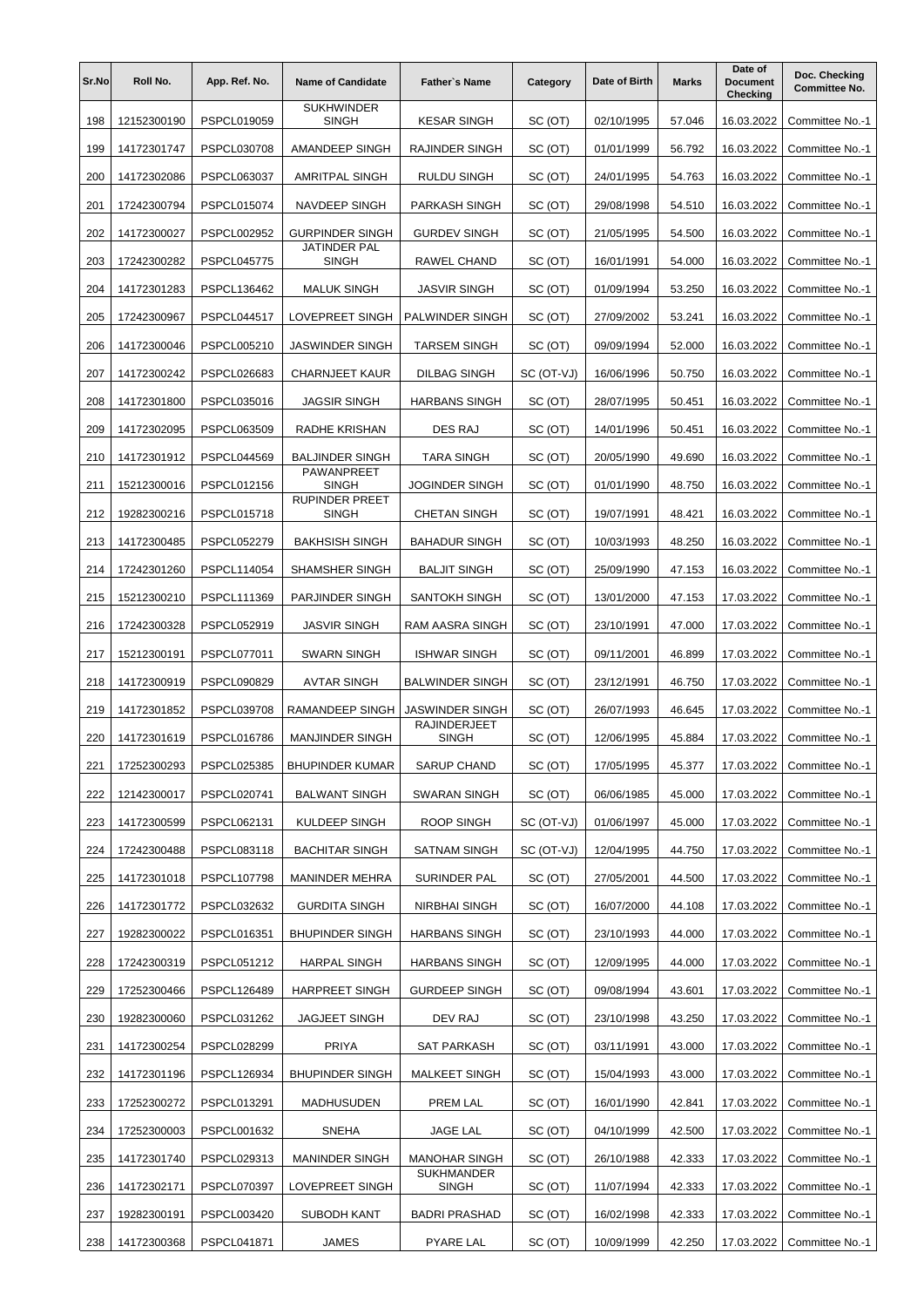| Sr.No | Roll No.    | App. Ref. No.      | <b>Name of Candidate</b>              | <b>Father's Name</b>             | Category   | Date of Birth | <b>Marks</b> | Date of<br><b>Document</b><br>Checking | Doc. Checking<br><b>Committee No.</b> |
|-------|-------------|--------------------|---------------------------------------|----------------------------------|------------|---------------|--------------|----------------------------------------|---------------------------------------|
| 239   | 14172300121 | PSPCL013601        | <b>GAGANDEEP SINGH</b>                | <b>SARWAN SINGH</b>              | SC (OT-VJ) | 26/08/1991    | 42.000       | 17.03.2022                             | Committee No.-1                       |
| 240   | 14172300065 | PSPCL006310        | <b>GURMUKH SINGH</b>                  | <b>BALVIR SINGH</b>              | SC (OT)    | 04/05/1993    | 42.000       | 17.03.2022                             | Committee No.-1                       |
| 241   | 14172300709 | <b>PSPCL071644</b> | <b>RAHUL</b>                          | <b>DARSHAN SINGH</b>             | SC (OT)    | 08/03/1997    | 42.000       | 17.03.2022                             | Committee No.-1                       |
| 242   | 19282300124 | <b>PSPCL071826</b> | <b>INDERJIT SINGH</b><br><b>GADDU</b> | <b>BOOTA SINGH</b>               | SC (OT)    | 22/03/1993    | 41.750       | 17.03.2022                             | Committee No.-1                       |
| 243   | 14172301097 | <b>PSPCL116796</b> | KANWALJEET SINGH PARSHOTAM SINGH      |                                  | SC (OT)    | 14/03/1998    | 41.500       | 17.03.2022                             | Committee No.-1                       |
| 244   | 14172302767 | PSPCL143608        | AATMA SINGH                           | <b>MAHINDER SINGH</b>            | SC (OT)    | 20/07/1991    | 41.318       | 17.03.2022                             | Committee No.-1                       |
| 245   | 18272300111 | PSPCL013194        | <b>NEERAJ KUMAR</b>                   | <b>MULLU RAM</b>                 | SC (OT)    | 12/02/1999    | 41.065       | 17.03.2022                             | Committee No.-1                       |
| 246   | 14172300033 | PSPCL003413        | VIJAY KUMAR                           | <b>KALKA PARSHAD</b>             | SC (OT)    | 11/10/1996    | 41.000       | 17.03.2022                             | Committee No.-1                       |
| 247   | 19282300058 | <b>PSPCL029745</b> | <b>SOM SINGH</b>                      | <b>GURCHARAN</b><br><b>SINGH</b> | SC (OT)    | 25/05/1998    | 41.000       | 17.03.2022                             | Committee No.-1                       |
| 248   | 12142300335 | PSPCL132889        | SANJIV KUMAR                          | <b>NIRMAL SINGH</b>              | SC (OT)    | 13/07/1981    | 40.557       | 17.03.2022                             | Committee No.-1                       |
| 249   | 14172301845 | PSPCL039084        | <b>SATNAM SINGH</b>                   | <b>PIARA SINGH</b>               | SC (OT)    | 12/08/1994    | 40.557       | 17.03.2022                             | Committee No.-1                       |
| 250   | 14172302541 | PSPCL115678        | <b>DHARM SINGH</b>                    | <b>GULZAR SINGH</b>              | SC (OT)    | 14/04/1997    | 40.557       | 21.03.2022                             | Committee No.-1                       |
| 251   | 14172301230 | PSPCL130535        | AMARJEET SINGH                        | <b>BISHAMBER SINGH</b>           | SC (OT)    | 12/04/1989    | 40.500       | 21.03.2022                             | Committee No.-1                       |
| 252   | 14172300257 | <b>PSPCL028827</b> | SANJAY KUMAR                          | SHANKAR LAL                      | SC (OT)    | 30/05/1992    | 40.500       | 21.03.2022                             | Committee No.-1                       |
| 253   | 17242300975 | PSPCL045333        | ANKVIR                                | NIKKA RAM                        | SC (OT)    | 16/10/1990    | 40.304       | 21.03.2022                             | Committee No.-1                       |
| 254   | 15212300127 | PSPCL001950        | <b>HARNEK SINGH</b>                   | <b>GULZARI LAL</b>               | SC (OT)    | 16/03/1996    | 40.304       | 21.03.2022                             | Committee No.-1                       |
| 255   | 14172300247 | <b>PSPCL027345</b> | RABBI KAUR                            | <b>DILBAG SINGH</b>              | SC (OT-VJ) | 01/05/1996    | 40.250       | 21.03.2022                             | Committee No.-1                       |
| 256   | 14172301959 | <b>PSPCL050629</b> | SUKHWANT SINGH                        | <b>DASHMESH SINGH</b>            | SC (OT)    | 19/02/1993    | 40.050       | 21.03.2022                             | Committee No.-1                       |
| 257   | 14172300102 | PSPCL009972        | <b>GAUTAM KUMAR</b>                   | <b>HANS RAJ</b>                  | SC (OT)    | 02/01/1997    | 40.000       | 21.03.2022                             | Committee No.-1                       |
| 258   | 17242301242 | PSPCL108881        | <b>HARMANDEEP</b><br><b>SINGH</b>     | <b>RANJIT SINGH</b>              | SC (OT)    | 24/08/1997    | 39.289       | 21.03.2022                             | Committee No.-1                       |
| 259   | 15212300020 | <b>PSPCL020560</b> | <b>PARVEEN SINGH</b>                  | <b>MAHINDER SINGH</b>            | SC (OT)    | 25/08/1988    | 39.250       | 21.03.2022                             | Committee No.-1                       |
| 260   | 14172300045 | PSPCL005119        | <b>SUNIL KUMAR</b>                    | <b>NATHU RAM</b>                 | SC (OT)    | 17/05/1990    | 39.250       | 21.03.2022                             | Committee No.-1                       |
| 261   | 14172302495 | <b>PSPCL108408</b> | PARDEEP SINGH                         | <b>JEET SINGH</b>                | SC (OT)    | 01/08/1984    | 39.035       | 21.03.2022                             | Committee No.-1                       |
| 262   | 14172302531 | PSPCL113571        | SUKHPAL SINGH                         | PIARA SINGH                      | SC (OT)    | 25/04/1992    | 39.035       | 21.03.2022                             | Committee No.-1                       |
| 263   | 17252300304 | PSPCL029855        | SARJAGWINDER<br><b>SINGH</b>          | <b>JASWANT SINGH</b>             | SC (OT)    | 22/12/1995    | 39.035       | 21.03.2022                             | Committee No.-1                       |
| 264   | 15212300126 | <b>PSPCL000877</b> | RAJAT BANGAR                          | AMARJEET                         | SC (OT)    | 07/03/1994    | 38.782       | 21.03.2022                             | Committee No.-1                       |
| 265   | 17242300628 | PSPCL126072        | <b>HONEY KUMAR</b>                    | SUKHDEV RAJ                      | SC (OT)    | 01/07/1992    | 38.750       | 21.03.2022                             | Committee No.-1                       |
| 266   | 14172301708 | PSPCL026085        | <b>GURDEEP SINGH</b>                  | <b>GURTEJ SINGH</b>              | SC (OT)    | 31/05/1990    | 38.528       | 21.03.2022                             | Committee No.-1                       |
| 267   | 15212300179 | PSPCL058291        | RAM PARTAP                            | DEV CHAND<br>MAURYA              | SC (OT)    | 11/05/1992    | 38.528       | 21.03.2022                             | Committee No.-1                       |
| 268   | 17242300831 | PSPCL022084        | <b>AGAM PRASHAD</b><br>CHOPRA         | <b>KARAMJIT SINGH</b>            | SC (OT)    | 17/04/1996    | 38.274       | 21.03.2022                             | Committee No.-1                       |
| 269   | 14172301383 | PSPCL150200        | OM PARKASH                            | PARDEEP KUMAR                    | SC (OT)    | 24/07/1993    | 38.250       | 21.03.2022                             | Committee No.-1                       |
| 270   | 14172301922 | <b>PSPCL045252</b> | SATPAL SINGH                          | LALCHAND                         | SC (OT)    | 09/11/1987    | 38.021       | 21.03.2022                             | Committee No.-1                       |
| 271   | 19282300353 | PSPCL133497        | ANOOP KUMAR                           | DALBIR SINGH                     | SC (OT)    | 20/02/1990    | 37.767       | 21.03.2022                             | Committee No.-1                       |
| 272   | 14172302134 | PSPCL067133        | SIMBALPAL SINGH                       | <b>AMRIK SINGH</b>               | SC (OT)    | 05/02/1991    | 37.767       | 21.03.2022                             | Committee No.-1                       |
| 273   | 14172301596 | PSPCL014166        | <b>GURMEET SINGH</b>                  | <b>SUKHDEV SINGH</b>             | SC (OT-VJ) | 10/04/1990    | 37.514       | 21.03.2022                             | Committee No.-1                       |
| 274   | 14172302510 | PSPCL110687        | <b>MANJIT SINGH</b>                   | DARSHAN SINGH                    | SC (OT)    | 17/05/1991    | 37.260       | 21.03.2022                             | Committee No.-1                       |
| 275   | 17242301102 | PSPCL068800        | <b>GURDEEP SINGH</b>                  | LACHMAN SINGH                    | SC (OT)    | 24/03/1993    | 37.260       | 21.03.2022                             | Committee No.-1                       |
| 276   | 14172301004 | PSPCL105708        | DAVINDER SINGH                        | PREM SINGH                       | SC (OT)    | 18/06/1992    | 37.250       | 21.03.2022                             | Committee No.-1                       |
| 277   | 17242300438 | PSPCL071469        | <b>LALJIT SINGH</b>                   | <b>BALDEV SINGH</b>              | SC (OT)    | 19/07/1996    | 37.250       | 21.03.2022                             | Committee No.-1                       |
| 278   | 17242301162 | <b>PSPCL082205</b> | <b>GOPAL SINGH</b>                    | <b>JASVIR SINGH</b>              | SC (OT)    | 10/01/1982    | 37.006       | 21.03.2022                             | Committee No.-1                       |
| 279   | 14172302388 | PSPCL093732        | <b>GOPAL DASS</b>                     | PRABHU DYAL                      | SC (OT)    | 28/01/1990    | 37.006       | 21.03.2022                             | Committee No.-1                       |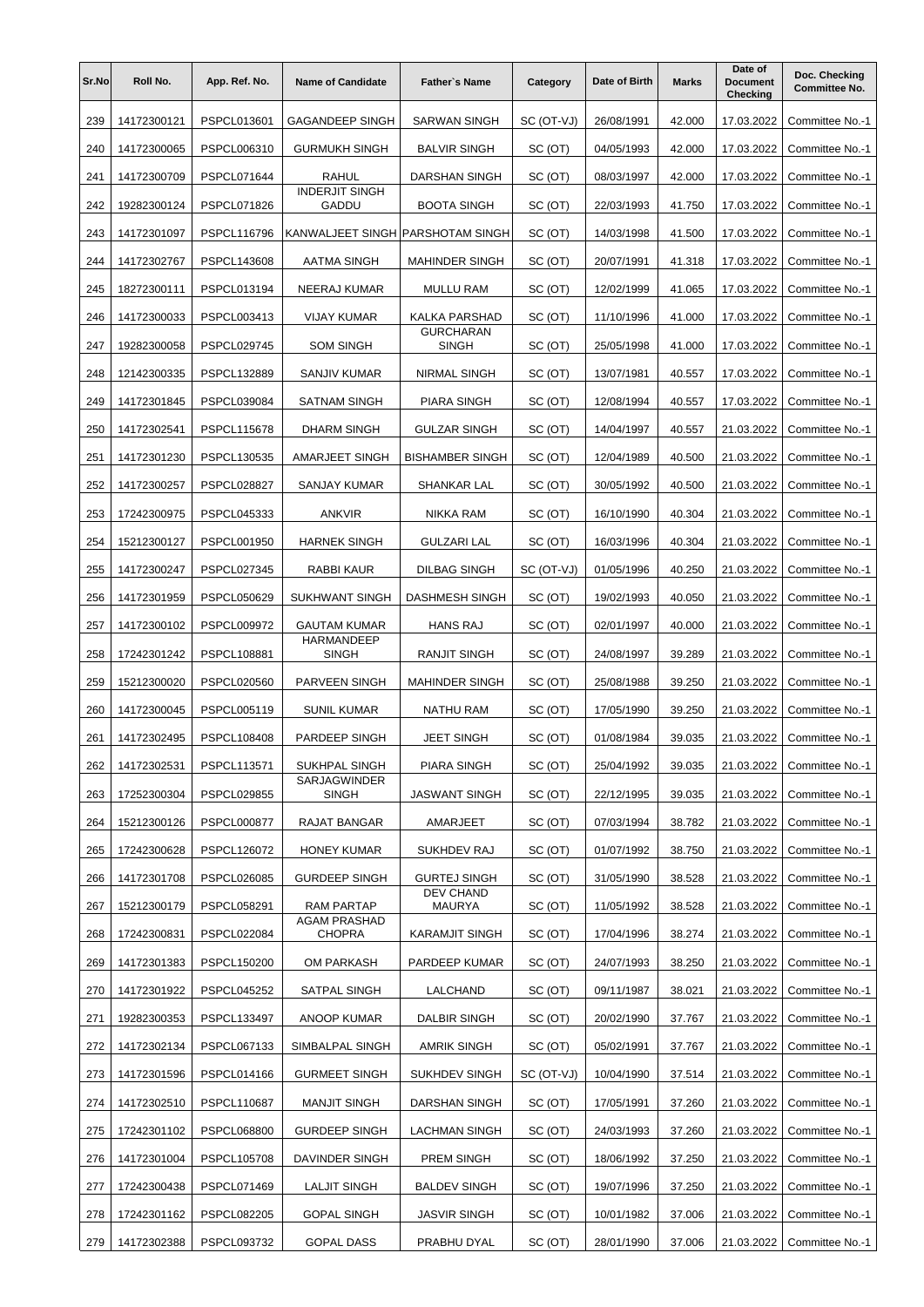| Sr.No | Roll No.    | App. Ref. No.      | <b>Name of Candidate</b>             | <b>Father's Name</b>              | Category   | Date of Birth | <b>Marks</b> | Date of<br><b>Document</b><br>Checking | Doc. Checking<br><b>Committee No.</b> |
|-------|-------------|--------------------|--------------------------------------|-----------------------------------|------------|---------------|--------------|----------------------------------------|---------------------------------------|
| 280   | 17242300560 | PSPCL105979        | PARDEEP SINGH                        | CHARANJEET<br><b>SINGH</b>        | SC (OT)    | 04/09/1995    | 37.000       | 21.03.2022                             | Committee No.-1                       |
| 281   | 19282300283 | PSPCL059676        | <b>BALBIR SINGH</b>                  | <b>MASAT RAM</b>                  | SC (OT)    | 08/05/1986    | 36.752       | 21.03.2022                             | Committee No.-1                       |
| 282   | 14172301517 | PSPCL005523        | <b>GURMUKH SINGH</b>                 | SURINDER SINGH                    | SC (OT)    | 28/07/1993    | 36.752       | 21.03.2022                             | Committee No.-1                       |
| 283   | 14172301970 | <b>PSPCL051682</b> | KULWINDER SINGH                      | <b>WAZIR SINGH</b>                | SC (OT)    | 01/03/1995    | 36.752       | 21.03.2022                             | Committee No.-1                       |
| 284   | 17242300422 | PSPCL067653        | PARVEEN KUMAR                        | SARWAN SINGH                      | SC (OT)    | 17/06/1988    | 36.750       | 21.03.2022                             | Committee No.-1                       |
| 285   | 17242300404 | PSPCL065031        | SANDEEP SINGH                        | <b>BALJINDER SINGH</b>            | SC (OT)    | 02/11/1993    | 36.750       | 22.03.2022                             | Committee No.-1                       |
| 286   | 19282300125 | PSPCL074072        | NAVDEEP SINGH                        | <b>HARDEV SINGH</b>               | SC (OT)    | 14/05/2002    | 36.750       | 22.03.2022                             | Committee No.-1                       |
| 287   | 18272300075 | PSPCL087143        | <b>AMIT KUMAR</b>                    | YASH PAL                          | SC (OT)    | 27/11/1988    | 36.500       | 22.03.2022                             | Committee No.-1                       |
| 288   | 17242300168 | PSPCL027545        | ABHAY KUMAR                          | MOOL CHAND                        | SC (OT)    | 14/07/1994    | 36.500       | 22.03.2022                             | Committee No.-1                       |
| 289   | 15212300134 | PSPCL012586        | <b>MALKEET SINGH</b>                 | <b>HARNAM SINGH</b>               | SC (OT)    | 10/11/1986    | 36.498       | 22.03.2022                             | Committee No.-1                       |
| 290   | 14172301543 | PSPCL007818        | <b>HARDEEP SINGH</b>                 | <b>HARBANS SINGH</b>              | SC (OT)    | 01/05/1991    | 36.498       | 22.03.2022                             | Committee No.-1                       |
| 291   | 17252300270 | <b>PSPCL012825</b> | <b>MANPREET SINGH</b>                | NIRMAL SINGH                      | SC (OT)    | 06/01/1992    | 36.498       | 22.03.2022                             | Committee No.-1                       |
| 292   | 14172301892 | PSPCL043428        | <b>JAGDEEP KUMAR</b>                 | ANGRAJ RAM                        | SC (OT)    | 22/07/1998    | 36.498       | 22.03.2022                             | Committee No.-1                       |
| 293   | 14172300590 | PSPCL061533        | <b>ANIL KUMAR</b>                    | <b>SIYA RAM</b>                   | SC (OT)    | 10/09/1992    | 36.250       | 22.03.2022                             | Committee No.-1                       |
| 294   | 17242300703 | PSPCL154121        | <b>SUBHASH KUMAR</b>                 | RAJINDER KUMAR                    | SC (OT)    | 23/02/1997    | 36.250       | 22.03.2022                             | Committee No.-1                       |
| 295   | 14172301649 | PSPCL019531        | <b>GURINDERPREET</b><br><b>SINGH</b> | <b>GURCHARAN</b><br><b>SINGH</b>  | SC (OT)    | 09/08/1991    | 36.245       | 22.03.2022                             | Committee No.-1                       |
| 296   | 14172302137 | PSPCL067166        | <b>JASVIR SINGH</b>                  | DARSHAN SINGH                     | SC (OT)    | 12/08/1991    | 36.245       | 22.03.2022                             | Committee No.-1                       |
| 297   | 19282300157 | <b>PSPCL115697</b> | PINKDEEP KAUR                        | <b>AVTAR SINGH</b>                | Gen. (EWS) | 20/04/1995    | 68.000       | 22.03.2022                             | Committee No.-1                       |
| 298   | 12142300222 | PSPCL033638        | <b>GURSEWAK SINGH</b>                | <b>MILKHA SINGH</b>               | Gen. (EWS) | 12/12/1994    | 65.163       | 22.03.2022                             | Committee No.-1                       |
| 299   | 14172301607 | PSPCL015333        | SURINDER SINGH                       | <b>MOHAR SINGH</b>                | Gen. (EWS) | 20/06/1992    | 62.373       | 22.03.2022                             | Committee No.-1                       |
| 300   | 14172300487 | PSPCL052671        | <b>BABALDEEP KAUR</b>                | <b>BALJIT SINGH</b>               | Gen. (EWS) | 27/09/2002    | 62.250       | 22.03.2022                             | Committee No.-1                       |
| 301   | 14172300592 | PSPCL061614        | <b>GURPREET SINGH</b>                | <b>SUKHWINDER</b><br><b>SINGH</b> | Gen. (EWS) | 05/08/1993    | 62.000       | 22.03.2022                             | Committee No.-1                       |
| 302   | 14172301459 | PSPCL000254        | <b>BIKRAMJEET SINGH</b>              | <b>SURINDER KUMAR</b>             | Gen. (EWS) | 13/12/1990    | 61.358       | 22.03.2022                             | Committee No.-1                       |
| 303   | 14172302262 | PSPCL078609        | <b>GURPREET SINGH</b>                | <b>NAHAR SINGH</b>                | Gen. (EWS) | 23/08/1988    | 60.090       | 22.03.2022                             | Committee No.-1                       |
| 304   | 14172300793 | PSPCL080063        | KULDEEP SINGH                        | <b>GURTEK SINGH</b>               | Gen. (EWS) | 07/08/1990    | 59.750       | 22.03.2022                             | Committee No.-1                       |
| 305   | 14172300356 | PSPCL040934        | <b>GURWINDER SINGH</b>               | RANJIT SINGH                      | Gen. (EWS) | 12/06/1996    | 59.750       | 22.03.2022                             | Committee No.-1                       |
| 306   | 15212300139 | PSPCL016771        | <b>SHRI RAM</b>                      | SHIV SHANKAR JHA                  | Gen. (EWS) | 12/03/1996    | 59.328       | 22.03.2022                             | Committee No.-1                       |
| 307   | 17242300044 | PSPCL004131        | RANJEET SINGH                        | SOHAN SINGH                       | Gen. (EWS) | 30/08/1992    | 58.750       | 22.03.2022                             | Committee No.-1                       |
| 308   | 19282300096 | <b>PSPCL047947</b> | HAARDIK SHARMA                       | V D SHARMA                        | Gen. (EWS) | 05/03/1999    | 58.250       | 22.03.2022                             | Committee No.-1                       |
| 309   | 14172302300 | PSPCL083254        | <b>BALWINDER SINGH</b>               | <b>BALWINDER SINGH</b>            | Gen. (EWS) | 03/12/1993    | 57.807       | 22.03.2022                             | Committee No.-1                       |
| 310   | 19282300007 | PSPCL002462        | NITIN SHARMA                         | SUNIL KUMAR                       | Gen. (EWS) | 24/11/1995    | 57.250       | 22.03.2022                             | Committee No.-1                       |
| 311   | 17252300440 | PSPCL106549        | PARAS                                | ROSHAN LAL                        | Gen. (EWS) | 03/10/1997    | 57.046       | 22.03.2022                             | Committee No.-1                       |
| 312   | 17252300371 | PSPCL057847        | <b>ABHISHEK CHAWLA</b>               | RAJESH KUMAR                      | Gen. (EWS) | 18/10/2000    | 55.777       | 22.03.2022                             | Committee No.-1                       |
| 313   | 15212300237 | PSPCL154042        | JUDGE KUMAR                          | PARDEEP KUMAR                     | Gen. (EWS) | 12/05/1994    | 55.017       | 22.03.2022                             | Committee No.-1                       |
| 314   | 14172300407 | PSPCL045212        | LAKHVEER SINGH                       | DARSHAN SINGH                     | Gen. (EWS) | 20/08/1998    | 55.000       | 22.03.2022                             | Committee No.-1                       |
| 315   | 17242301213 | PSPCL098984        | RISHI DEV JOSHI                      | HAZARI LAL                        | Gen. (EWS) | 21/08/1987    | 53.241       | 22.03.2022                             | Committee No.-1                       |
| 316   | 14172302501 | PSPCL109333        | RAVINDER SINGH                       | <b>JAGTAR SINGH</b>               | Gen. (EWS) | 04/08/1993    | 52.987       | 22.03.2022                             | Committee No.-1                       |
| 317   | 14172301186 | PSPCL126271        | JASMEL SINGH                         | ANGREJ SINGH                      | Gen. (EWS) | 05/05/1985    | 52.250       | 22.03.2022                             | Committee No.-1                       |
| 318   | 14172300246 | PSPCL027339        | <b>MOHIN CHHABRA</b>                 | <b>MADAN LAL</b><br>CHHABRA       | Gen. (EWS) | 12/01/1993    | 52.000       | 22.03.2022                             | Committee No.-1                       |
| 319   | 14172300255 | PSPCL028623        | <b>JIVTESH MITTAL</b>                | <b>HEMRAJ MITTAL</b>              | Gen. (EWS) | 19/11/1993    | 51.500       | 22.03.2022                             | Committee No.-1                       |
| 320   | 14172300634 | PSPCL065319        | RAHUL GARG                           | <b>SUKHDEV GARG</b>               | Gen. (EWS) | 22/11/1995    | 51.500       | 23.03.2022                             | Committee No.-1                       |